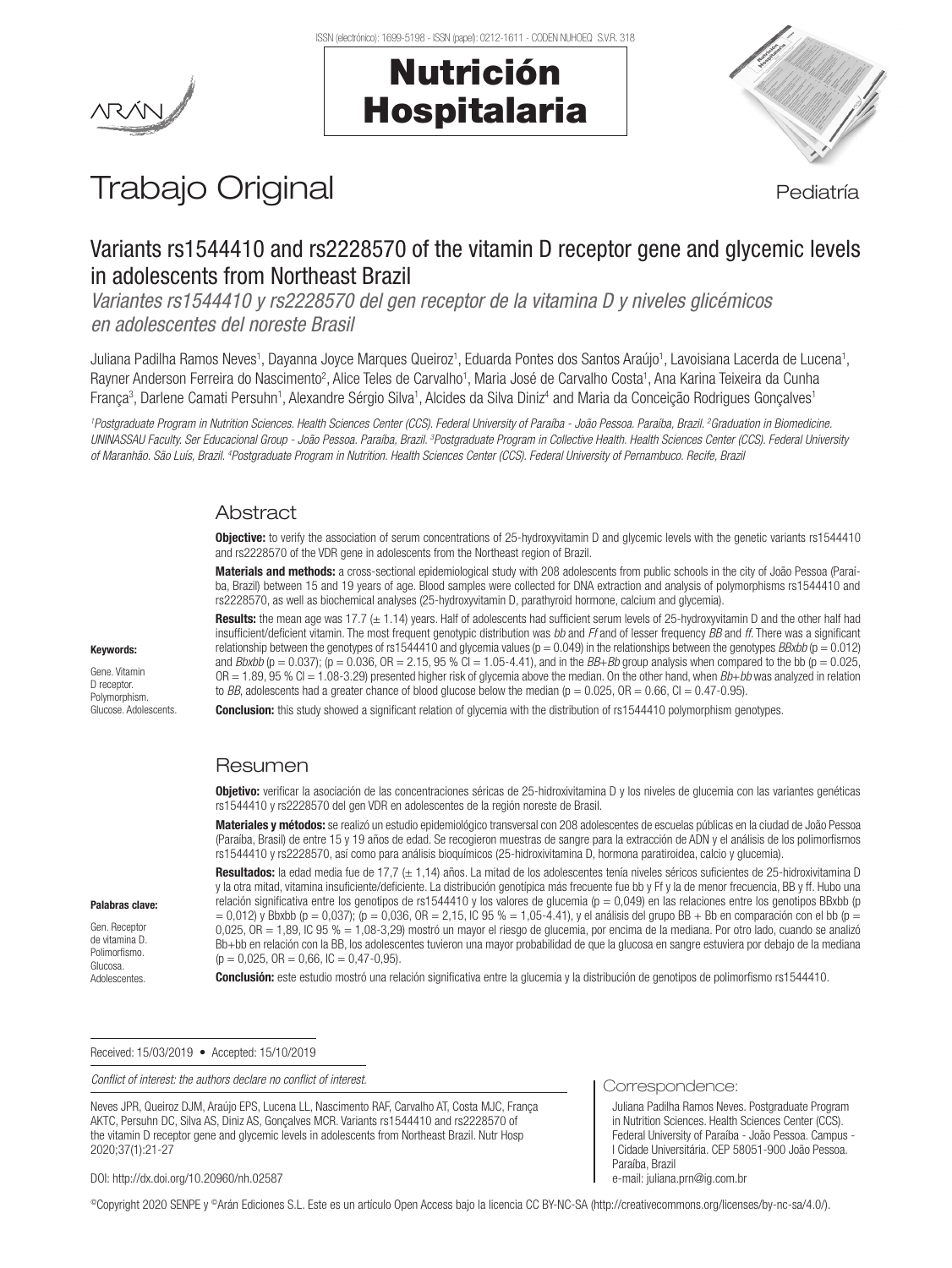# **INTRODUCTION**

Vitamin D gained prominence when it was discovered that its deficiency was associated with the pathogenesis of rickets in children and osteomalacia in adults (1). Subsequent investigations revealed that 25-hydroxyvitamin D also had biological action not only in bone diseases, but also in autoimmune diseases, inflammatory bowel disease, infections, immunodeficiencies, cancer, neurocognitive disorders, cardiovascular diseases and type 2 diabetes mellitus (DM2), as reviewed by Grober, Reichrath and Holick (2).

Evidence shows that vitamin D influences 1α-hydroxylase enzyme expression of β-pancreatic cells through interaction with a nuclear vitamin D receptor (VDR) (3). VDR is a member of the nuclear receptor superfamily (4) and exists in several tissues, which explains the biological role of vitamin D in some clinical conditions, such as type 2 diabetes mellitus (DM2) (5).

Different polymorphisms present in the VDR gene may interfere in the concentration and, especially, in the action of vitamin D (6). To the present, rs1544410 (BsmI), rs2228570 (FokI), rs7975232 (ApaI) and rs731236 (TaqI) are the VDR gene polymorphisms that have been extensively investigated under various clinical conditions, including glycemic behavior. In this sense, we have already found association of polymorphisms in the VDR gene with higher glycemic averages, insulin resistance and DM2 in different ethnic populations (7).

Fei et al. (8), however, warn that there are limitations in studies demonstrating this association of VDR polymorphisms with glycemia. Among these limitations, they refer to the statistical power of the studies, diverse clinical conditions and age, besides the great ethnic diversity. This may warrant literature reviews to show association of VDR with glycaemia; however, there are a variety of other studies where this association has not been demonstrated.

Brazil has continental dimensions and a history of different ethnic exploitation between regions. With the Brazilian population, for example, and in case of healthy adolescents, only two studies were performed: one by Santos et al. (9), with young girls between the ages of seven and 18, investigating the relationship between VDR gene polymorphisms with 25-hydroxyvitamin D levels; and another by Cobayashi, Lourenço and Cardoso (10), in children under ten years of age in the Amazon, with VDR gene polymorphisms and biochemical parameters such as 25-hydroxyvitamin D and glycemia. In the northeast region of Brazil, there are no studies evaluating the relationship of VDR gene polymorphisms with a glycemic profile in healthy adolescents.

Therefore, the objective of this study was to verify the association of serum concentrations of 25-hydroxyvitamin D and glycemic levels with the genetic variants rs1544410 and rs2228570 of the VDR gene in adolescents from the Northeast region of Brazil.

# MATERIALS AND METHODS

# SAMPLE

This was a cross-sectional study involving a random sample of 208 adolescents of both sexes, aged 15 to 19 years of public schools in the city of João Pessoa-PB, Northeast Brazil. The sample calculation considered 60 % (P) of prevalence of vitamin D deficiency/deficiency (9), with a margin of error of 10 % (D) and a level of significance of 5 % ( $z = 1.96$ ), making up a minimum required total of 194 adolescents. In order to correct any losses, an increase of 10 % (100/[100-10]) was made, resulting in 216 sample units. From the universe of public schools in the city of João Pessoa, which met inclusion and exclusion criteria, the sample was selected using a random number table.

The inclusion criteria of the research were: adolescents between 15 and 19 years of age with preserved cognitive status, non-pregnant or lactating adolescents, nutritional status of thinness, non-users of vitamin D supplements and anticonvulsant drugs or for HIV/AIDS treatment, and who did not present diabetes, renal and hepatic disease or any other chronic consumptive disease. The protocol of this study was approved by the Ethics and Research Committee of the Health Sciences Center of the Federal University of Paraíba (CCS / UFPB) under protocol 0139/15, in compliance with Resolution 466/12 of the National Health Council.

Adolescents with 25-hydroxyvitamin D deficiency/deficiency were referred to the nutritional care service for dietary guidance and/or supplementation.

#### BIOCHEMICAL ANALYSES

Blood collection was performed in schools. The adolescents were advised about the day and time of the examination, as well as the need for a 12-hour fast. Subsequently, 25-hydroxyvitamin D, parathyroid hormone (PTH) and calcium (Ca) analyses were sent to the laboratory of the Physical Training Studies Applied to Development and Health at the Federal University of Paraíba.

Serum analysis of 25-hydroxyvitamin D and PTH were determined using the chemiluminescent immunoassay (UniCel® DxI 800 - Beckman Coulter), and the classification of vitamin D status was based on the reference values used by the Endocrine Society, which considers levels as deficient when 25-hydroxyvitamin  $D < 20$  ng/ ml; insufficient when 25-hydroxyvitamin  $D > 20$  and  $<$  30 ng/ml; and sufficient when 25-hydroxyvitamin  $D > 30$  and  $< 100$  ng/ml (11). Concentrations of Ca and fasting glucose were performed on a Labmax 240 Premium® automatic analyzer (Lagoa Santa, MG, Brazil), using commercial kits from the Labtest brand (Minas Gerais, Brazil), following the recommendations of the manufacturer.

# GENOTYPE ANALYSIS

# Isolated DNA

Chromosomal DNA was obtained from leukocytes (12).

#### VDR polymorphisms

Genotypes were determined by polymerase chain reaction-restriction size polymorphism (PCR-RFLP). For the variant rs1544410 the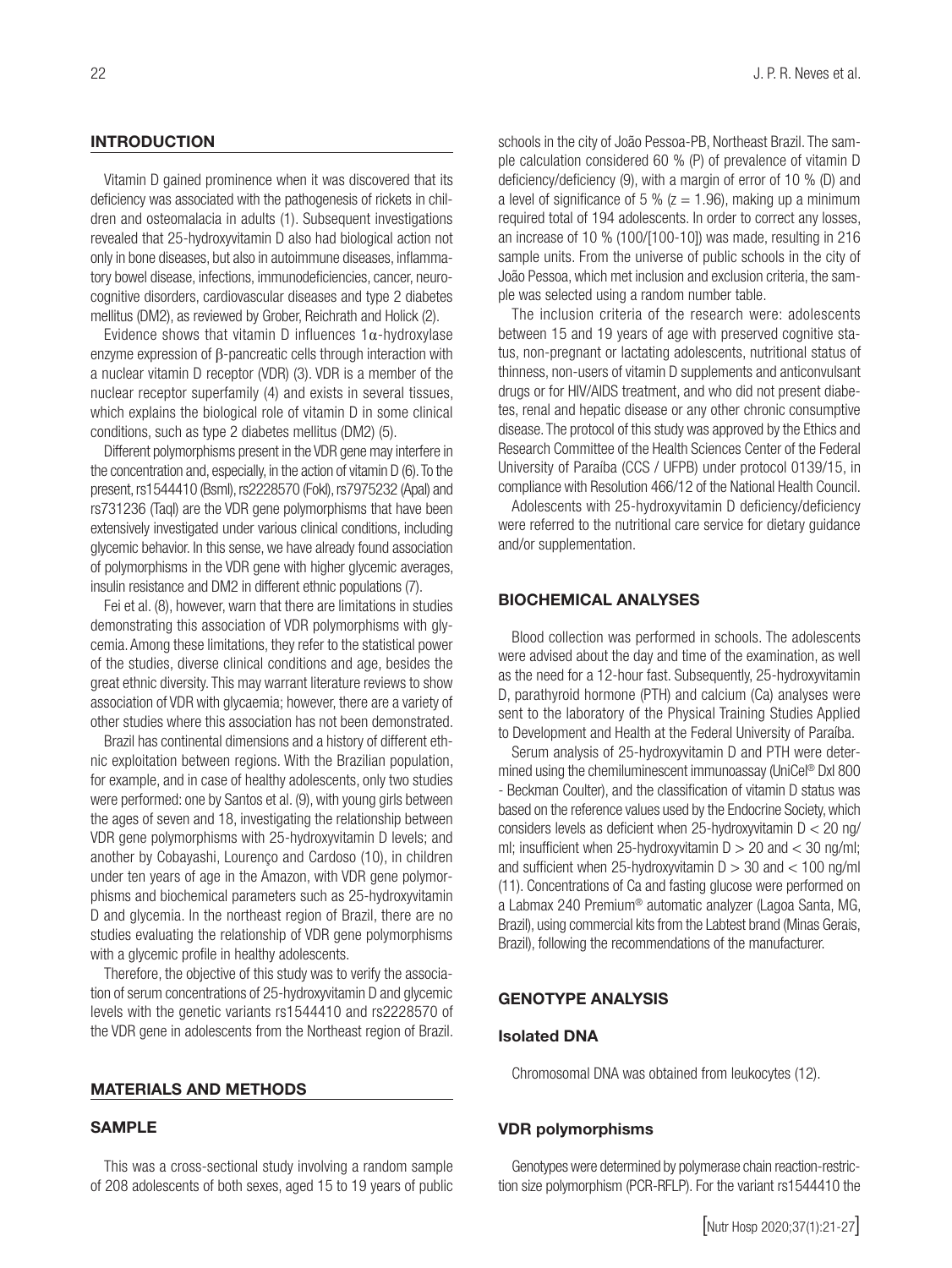primers: 5'-CAACCAAGACTACAAGTACCGCGTCAGTGA-3 '(sense) and 5'-AACCAGCGGGAA GTCAAGGG-3' (antisense) (13). Amplification occurred under the following conditions: initial denaturation at 94 °C (ten minutes), 30 cycles of denaturation (one minute at 94 °C), annealing (one minute at 58 °C) and extension (three minutes at 72 °C), with an extra stage of final extension of ten minutes. The 825 bp product was digested with BsmI, which recognizes and cleaves polymorphic allele b generating two fragments (650 bp and another of 175 bp) while the ancestral allele B remains at 825 bp.

For the variant rs2228570, primers: 5'-AGCTGGCCCTGGCACT-GACTCTGCTCT-3' (sense) and 5'-ATGGAAACACCTTGCTTCTTCTC-CCTC-3' (antisense) (14). Amplification occurred under the following conditions: initial denaturation at 94 °C (five minutes), 35 cycles of denaturation (30 seconds at 94 °C), annealing (30 seconds at 60 °C) and extension (30 seconds at 72 °C), with an extra stage of final extension of ten minutes. The 265 bp product was digested with FokI, which recognizes and cleaves the polymorphic allele f generating two fragments (196 bp and the other 69 bp), while the ancestral allele F remains at 265 bp. The genotypes were analyzed by electrophoresis in 10 % polyacrylamide gel and 0.5 % silver nitrate staining.

#### STATISTICAL ANALYSIS

Continuous variables were tested for normality by the Kolmogorov-Smirnov test. The variables that presented non-Gausean distribution were transformed into natural logarithm and retested. Data were presented as mean and standard deviation (SD). Differences between genotype groups were tested using the non-parametric Kruskal-Wallis test, with Dunn's post-test. For the association between the genotyping patterns and the biochemical parameters, the logistic regression model was used. A level of significance was adopted when p-value < 0.05. Statistical analysis was developed using STATA 14 Software (StataCorp; USA).

#### RESULTS

Data on the demographic and biochemical characteristics of adolescents are presented in table I. The total sample consisted

predominantly of female adolescents, with an overall mean age of 17.7 ( $\pm$  1.14) years, with boys 17.9 ( $\pm$  1.22) years and girls 17.95 ( $\pm$  1.06) years. Regarding the biochemical parameters, half of the sample was adequate and the other half insufficient/ deficient of 25-hydroxyvitamin D. Considering the cutoff points for adolescents of Ca, PTH and glycemia, the means of these biochemical analyses were found normal. The median values of 25-hydroxyvitamin  $D = 28.0$  (28.4-30.7) ng/ml; for sufficient of vitamin =  $33.0$  (35.1-38.3) ng/ml and insufficient/deficient = 25.0 (23.9-25.1) ng/ml; Ca = 10.1 (10.0-10.2) mg/dl; PTH = 27.0 (27.1-31.3) pg/ml; and glycemia 83.0 (83.5-86.0) mg/dl.

The distribution of the genotypes of both VDR gene polymorphisms studied as well as allelic frequency are presented in table II. For genotype rs1544410, *bb* was the most frequent and *BB* was the least frequent, resulting in more prevalent allelic distribution of *b*. The distribution of the rs2228570 polymorphism follows the higher frequency of the *Ff* genotype and lower frequency of *ff*, with the *F* allele being the most frequent of the sample. The haplotypes frequencies Bf, Bf, bF, bf for BsmI and FokI polymorphisms were respectively 0.27, 0.17, 0.34 and 0.22  $(D' = 0)$ , meaning that the two loci are in linkage equilibrium.

Table III shows the values of the biochemical variables studied as a function of the distribution of the rs1544410 polymorph genotypes. A significant relationship between rs1544410 genotypes

Table II. Distribution of genotypes and allelic frequency of polymorphism

| rs1544410 and rs2228570 in adolescents<br>from Northeast Brazil |            |           |            |
|-----------------------------------------------------------------|------------|-----------|------------|
| rs1544410                                                       | $n$ (%)    | rs2228570 | $n$ (%)    |
| ВB                                                              | 47 (22.6)  | FF        | 92 (44.2)  |
| Bh                                                              | 70 (33.6)  | Ff        | 94 (45.2)  |
| bb                                                              | 91 (43.8)  | ff        | 22(10.6)   |
| R                                                               | 164 (39.5) |           | 278 (66.8) |
|                                                                 |            |           |            |

*b* 252 (60.5) *f* 138 (33.2)

*Data are expressed as number of adolescents (n) and percentage (%).*

|             |                                                   | <b>Mean</b> | <b>DP</b> | $n$ (%)    |
|-------------|---------------------------------------------------|-------------|-----------|------------|
| Sex         | Male                                              |             |           | 78 (37.5)  |
|             | Female                                            |             |           | 130 (62.5) |
| Age         | 15-19 years                                       | 17.7        | 1.14      | 208 (100)  |
| Biochemical | Sufficient 25-hydroxyvitamin D (ng/ml)            | 36.7        | 7.42      | 104(50)    |
|             | Insufficient/deficient 25-hydroxyvitamin D (ng/m) | 24.5        | 3.46      | 104(50)    |
|             | Ca (mg/dl)                                        | 10.1        | 0.36      |            |
|             | PTH (pg/ml)                                       | 29.2        | 15.30     |            |
|             | Glycemia (mg/dl)                                  | 84.7        | 9.19      |            |

# Table I. Demographic and biochemical characteristics in adolescents from Northeast Brazil

*Data are expressed as mean and standard deviation (SD).*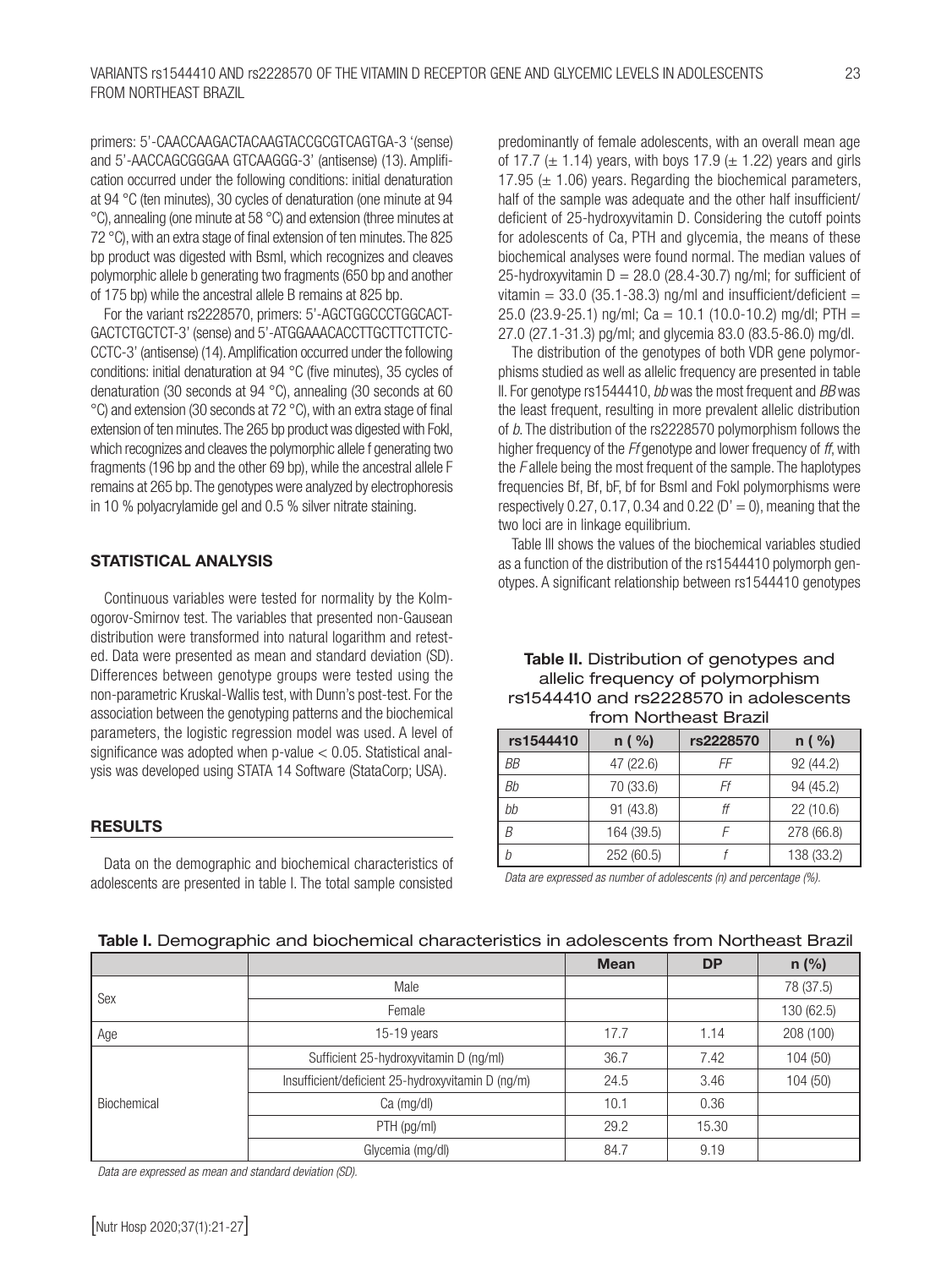| U pulphinup in sitt yenutypes is identified in additious in unit not the ast Diazir |               |               |                           |          |
|-------------------------------------------------------------------------------------|---------------|---------------|---------------------------|----------|
|                                                                                     | BB            | <b>Bb</b>     | bb                        | p-value  |
|                                                                                     | $n = 47$      | $n = 70$      | $n = 91$                  |          |
| 25-hydroxyvitamin D (ng/ml)                                                         | 31.23(9.35)   | 29.12(7.8)    | 29.01 (7.9)               | 0.281    |
| Ca (mg/dl)                                                                          | 10.08(0.38)   | 10.1(0.36)    | 10.15(0.34)               | 0.486    |
| PTH (pg/ml)                                                                         | 28.95 (13.80) | 31.21(20.1)   | 27.78 (11.18)             | 0.517    |
| Glycemia (mg/dl)                                                                    | 86.59 (9.66)* | 85.52 (9.74)* | 83.24 (8.32) <sup>†</sup> | $0.049*$ |

Table III. Mean values of the biochemical variables as a function of the distribution of polymorphism genotypes rs1544410 in adolescents from Northeast Brazil

Ca: calcium; PTH: parathyroid hormone. Data are expressed as mean and standard deviation (SD). \*†Different letters mean statistically significant differences by Dunn's *post test. ‡ p < 0.05 for Kruskal-Wallis.*

and glycemia values was observed ( $p = 0.049$ ). Significance was observed in the relationships between the genotypes  $BBxbb$  ( $p =$ 0.012) and *Bbxbb* ( $p = 0.037$ ). Adolescents who presented bb genotype appear to be more protected with glycemia. Table IV shows that there is no significant relationship between biochemical variables and polymorphism genotypes rs2228570.

The stratification of the sample into two groups of sufficient and insufficient/deficient 25-hydrixivitamin D was performed, however, no differences were found in the biochemical variables studied as a function of the distribution of the polymorph genotypes (data not shown in the table).

In the analysis of the logistic regression model, the concentrations of 25-hydroxyvitamin D, PTH, Ca and glycemia were related to the distribution of genotypes of rs1544410 polymorphism, and glycemia showed a significant relationship. Adolescents with *BB* genotype (OR = 2.15, 95 %; CI = 1.05-4.41) and group *BB+Bb*  $(OR = 1.89, 95\%; Cl = 1.08-3.29)$  when compared to bb presented higher risk of glycemia above the median. On the other hand, when  $Bb+bb$  (OR = 0.65, 95 %; CI = 0.46-0.93) was analyzed in relation to *BB*, adolescents had a higher chance of having below-median glycemia (Table IV).

# **DISCUSSION**

This study aimed to investigate the relationship between 25-hydroxyvitamin D and glycemia with the genotypic variants of polymorphisms rs1544410 and rs2228570. The glycemia was related to the distribution of rs1544410 genotypes.

In the literature, there are differences regarding the results of studies with variants of the VDR gene and concentrations of 25-hydroxyvitamin D (10). Santos et al. (9) studied Brazilian girls from the southern region, aged 7-18 years, and observed that variants of rs1544410 of the VDR gene were associated with low levels of 25-hydroxyvitamin D ( $p < 0.001$ ), presenting significance in the  $Bb+bb$  genotypes ( $p = 0.014$ ) in vitamin deficient subjects. Cobayashi et al. (10) found a significant association between the rs1544410 polymorphism variants with 25-hydroxyvitamin D, but did not find the rs2228570 variants in a study with children from the northern region of Brazil, younger than ten years. On the other hand, our findings corroborate a previous study conducted by researchers in our group (15), who did not find this association of polymorphimoses rs1544410 with serum 25-hydroxyvitamin D in a population of elderly people with the same ethnic patterns and conditions of latitude and climate. Similarly, Valtueña et al. (16), who studied European adolescents, also found no association between rs1544410 genetic polymorphism and serum 25-hydroxyvitamin D levels. In the light of the foregoing, it appears that ethnic diversity results in different behaviors for this phenotype related to the VDR gene, as previously suggested by Fei et al. (8).

Some factors may influence the low concentrations of 25-hydroxyvitamin D, such as age, race, socioeconomic status, seasons of the year, exposure to sunlight and eating habits (17,18). On the concentration ratio of the vitamin verses polymorphisms of the VDR gene, Jollife et al. (19) published a summary of all genes involved in vitamin D metabolism and demonstrated that the VDR gene is already present in cell signaling when it binds to

Table IV. Mean values of the biochemical variables as a function of the distribution of genotypes of polymorphism rs2228570 in adolescents from Northeast Brazil

| <b>Variables</b>            | FF<br>$n = 92$ | Ff<br>$n = 94$ | $n = 22$      | p-values |
|-----------------------------|----------------|----------------|---------------|----------|
| 25-hydroxyvitamin D (ng/ml) | 29.23 (7.76)   | 30.03 (9.06)   | 28.81(6.9)    | 0.84     |
| Ca (mg/dl)                  | 10.09(0.38)    | 10.14(0.33)    | 10.14(0.39)   | 0.59     |
| PTH(pg/ml)                  | 28.75 (13.75)  | 29.56 (28.0)   | 29.54 (10.35) | 0.79     |
| Glycemia (mg/dl)            | 84.37 (9.36)   | 85.71 (9.45)   | 82.4 (6.89)   | 0.30     |

*Ca: calcium; PTH: parathyroid hormone. Data are expressed as mean and standard deviation (SD).*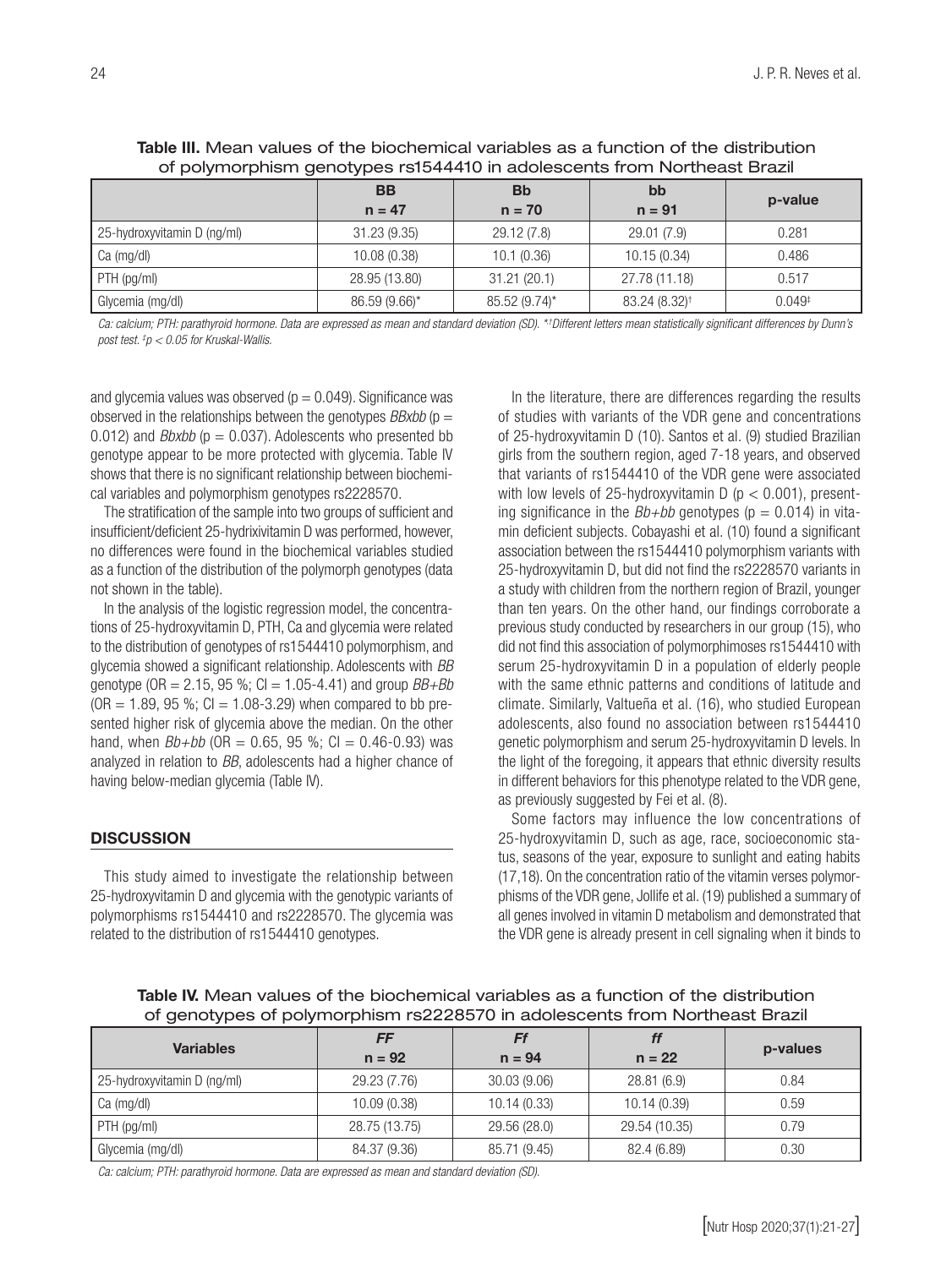|           | <b>OR</b>           | p-value  | IC95 %        |  |  |
|-----------|---------------------|----------|---------------|--|--|
|           | 25-hydroxyvitamin D |          |               |  |  |
| bb        | 1.00                |          |               |  |  |
| Bb        | 1.01                | 0.967    | $0.54 - 1.90$ |  |  |
| <b>BB</b> | 1.72                | 0.134    | $0.84 - 3.50$ |  |  |
| bb        | 1.00                |          |               |  |  |
| Bb+BB     | 1.25                | 0.421    | $0.72 - 2.17$ |  |  |
| <b>BB</b> | 1.00                |          |               |  |  |
| $Bb + bb$ | 0.78                | 0.173    | $0.55 - 1.11$ |  |  |
|           | <b>PTH</b>          |          |               |  |  |
| bb        | 1.00                |          |               |  |  |
| Bb        | 1.60                | 0.140    | $0.86 - 3.00$ |  |  |
| ВB        | 1.12                | 0.750    | $0.55 - 2.27$ |  |  |
| bb        | 1.00                |          |               |  |  |
| Bb+BB     | 1.39                | 0.242    | $0.80 - 2.41$ |  |  |
| <b>BB</b> | 1.00                |          |               |  |  |
| $Bb + bb$ | 0.90                | 0.553    | $0.64 - 1.27$ |  |  |
|           | Calcium             |          |               |  |  |
| bb        | 1.00                |          |               |  |  |
| Bb        | 0.71                | 0.288    | $0.38 - 1.33$ |  |  |
| BB        | 0.72                | 0.370    | $0.36 - 0.47$ |  |  |
| bb        | 1.00                |          |               |  |  |
| Bb+BB     | 0.72                | 0.235    | $0.41 - 1.24$ |  |  |
| ВB        | 1.00                |          |               |  |  |
| $Bb + bb$ | 1.20                | 0.303    | $0.85 - 1.70$ |  |  |
| Glycemia  |                     |          |               |  |  |
| bb        | 1.00                |          |               |  |  |
| Bb        | 1.73                | 0.087    | $0.92 - 3.25$ |  |  |
| <b>BB</b> | 2.15                | $0.036*$ | 1.05-4.41     |  |  |
| bb        | 1.00                |          |               |  |  |
| BB+Bb     | 1.89                | $0.025*$ | 1.08-3.29     |  |  |
| <b>BB</b> | 1.00                |          |               |  |  |
| $Bb + bb$ | 0.66                | $0.025*$ | $0.47 - 0.95$ |  |  |

# Table V. Logistic regression of rs1544410 polymorph genotypes in relation to biochemical variables

*OR: odds ratio; CI: confidence interval of 95 %. Median values: 25-hydroxyvitamin D = 28 mcg; calcium = 10.1 mg; PTH = 27 pg/ml;* 

*glycemia = 83 mg/dl. \*p < 0.05.*

the active form of the vitamin. Under these conditions, it can be hypothesized that polymorphism of this receptor gene would not influence the concentrations of 25-hydroxyvitamin D, but rather the cellular response.

As for the distribution of genotypes of the rs1544410 polymorphism found in this study, the results differ from those performed with Brazilian adolescents. In this respect, Santos et al. (9) found a higher frequency in *BB* (47.0 %) and *B* allele (68 %) in the southern region and Cobayashi et al. (10) found a higher frequency of *Bb* genotype (63 %) and *B* allele (59 %) in the northern region. However, a study carried out in the same geographic space but with an elderly population corroborates our findings, with a higher frequency of the *bb* (38 %) and allele *b* (55 %) genotype (15). These data point to genotypic differences depending on the regions of Brazil. For the polymorphism rs2228570, the results of the present study corroborate the findings of Cobayshi et al. (10), with a higher prevalence of the *F* allele.

Vitamin D appears to improve the function of pancreatic β cells, protect them from attack by the immune system, raise insulin receptor sensitivity and, consequently, decrease insulin resistance (3,20). For these functions, the active form of vitamin D must bind to its receptor, so that the expression of the gene could be involved in the pathogenesis of hyperglycemia, hyperinsulinemia and progression of DM2 (8).

In this sense, fasting glycemia values in the present study were shown to be significantly associated with the rs1544410 polymorphism, where the *BB* genotype presented higher glycemic mean  $(p = 0.049)$ . Results from a subsample of healthy children studied by Cobayashi et al. (10), reexamined two years later, also showed the influence of rs1544410 polymorphism on fasting glucose concentrations. Luo et al. (21) have shown that individuals with the *b* allele have a higher VDR expression rate than individuals with the presence of the *B* allele, indicating that the effect observed in our series may be a consequence of higher expression in adolescents with *Bb* or *bb* genotypes ( $p = 0.01$ ) and *Bbxbb* ( $p = 0.03$ ). However, in the *BBxBb* ratio ( $p = 0.26$ ), the effect of b is null.

Studies conducted by Shuch et al. (22) carried out in São Paulo, Brazil, in adults with and without metabolic syndrome, associations of rs1544410 polymorphism with insulin resistance and fasting glycemia were not observed. The heterogeneity among the populations studied may explain the divergence of the results regarding genotype and risk allele in this context (23).

In the logistic regression model, glycemia remained related to rs1544410 ( $p < 0.05$ ) genotypes. It was observed that the adolescents studied who had *BB* genotype had a 115 % risk of presenting above-median glycemia, and when the genotypes were analyzed together *BB+Bb*, the risk was 89 %, demonstrating that possibly the presence of the *B* allele increases the chance of adolescents having higher glycemia. Our data corroborate meta-analyses recently published by Fei et al. (8) with Chinese and Caucasian adults with type 2 diabetes and other diseases such as cardiovascular diseases, and Wang et al. (7) healthy as control subjects and with type 1 and 2 diabetes. In both meta-analyses, the association between VDR and risk of type 2 diabetes mellitus was found for the *B* allele and *BB* genotype of the rs1544410 polymorphism. Although robust, these meta-analyses did not include studies with Brazilian populations. Therefore, the present study extends the already established results for this population of the Western South hemisphere.

On the other hand, *Bb+bb* was protective, with a 34 % lower risk of having glycemia above the median ( $p = 0.025$ ). Despite the findings described, Oh and Barrett-Connor (24) presented diver-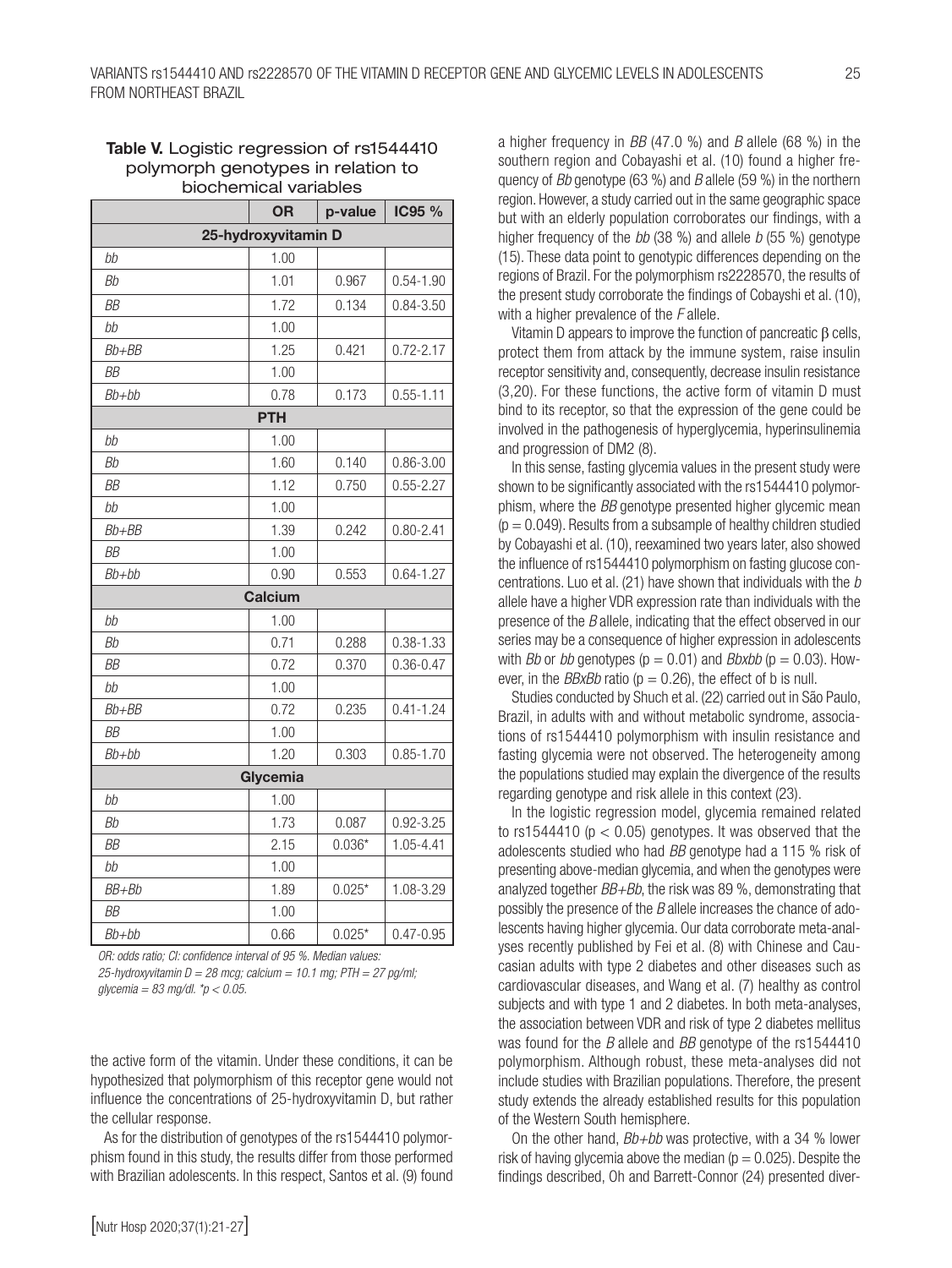gent results. These authors evaluated healthy non-diabetic Caucasians and found that carriers of the bs genotype of rs1544410 polymorphism, relative to *BB* and *Bb*, had significantly higher levels in insulin resistance markers. It is noteworthy that these markers use fasting glucose as a variable.

Polymorphisms were also analyzed separately for vitamin D status as sufficient and insufficient/deficient, and there was no significant association of rs1544410 genotypes with fasting glycemia and the other biochemical parameters investigated. Issa et al. (15) evaluated variants of the rs1544410 polymorphism, separating by vitamin D status into sufficient and insufficient/ deficient groups, and also did not observe association of fasting glycemia between groups.

Although the *BB* genotype presented higher glycemia, these values do not appear to be of concern because they are still within the normoglycemic limits. However, there is evidence indicating that higher values of several clinical variables in adolescents are already a predisposing factor for the development of a pathological clinical condition in adulthood. An example of these clinical variables is childhood abdominal obesity, which is already reportedly associated as a risk factor for insulin resistance and DM2 in adulthood, as recently emphasized in a study by Alías-Hernández et al. (25). Our results contribute to a better knowledge in this research literature, reinforcing the genetic aspect also as an early marker, as reported by Li et al. (26), who state that the presence of these polymorphisms even in healthy individuals can lead to an increased risk for DM2.

Despite the relationship of rs1544410 polymorphism with glycemia, in the present study, the same did not occur for polymorphism rs2228570. In a meta-analysis, Fei et al. (8) report that the rs2228570 polymorphism is close to the promoter region of the gene and does not only affect vitamin D function, but also disrupts insulin functioning, interfering with plasma glucose levels and leading to DM2. Other meta-analyses indicated that this polymorphism was significantly associated with increased glycemia and risk of DM2, and the f allele and homozygous variant *ff* may be risk factors for DM2 (7,26). Although studies indicate this association, Yu et al. (27) found no significant relationship between rs2228570 and DM2 in Chinese diabetic and non-diabetic individuals of different ages, sex, and subgroups. These results are similar to those found in the study by Malecki et al. (28), with diabetics and non-diabetics in Poland, where the results did not provide evidence of the relationship between polymorphism rs2228570 and variables related to the glycemic profile. Likewise, Jia et al. (29), in Chinese, and Wehr (30), in women diagnosed with polycystic ovary, also found no association of rs2228570 polymorphisms with endocrine or metabolic patterns. Recently, Bertoccini et al. (31) also found no evidence of the relationship of this polymorphism with glycemic profile.

It was not possible to perform the analyses of other biochemical markers related to the carbohydrates metabolism such as fasting insulin and HOMA for predisposition to insulin resistance. This is the first study in healthy adolescents in northeastern Brazil. The relevance of this study is in the amplification of the VDR gene polymorphisms already found in European and Caucasian populations for the Western hemisphere region. Our data confirmed the relationship of rs1544410, but not of rs2228570, demonstrating that regions and ethnicities seem to be a factor influencing the genotype, particularly for the case of glycemia in adolescents.

#### LIMITATIONS

It was not possible to perform the analyses of other biochemical markers such as fasting insulin and HOMA for predisposition to insulin resistance.

#### ACKNOWLEDGMENTS

We would like to thank the Municipal Health Department of João Pessoa/PB for consenting to this study with adolescents enrolled in participating public schools and adolescents themselves for agreeing to participate.

#### **REFERENCES**

- 1. Hii CS, Ferrante A. The non-genomic actions of vitamin D. Nutrients 2016;8(3):13.
- 2. Grober L, Reichrath J, Holick MF. Live longer with vitamin D? Nutrients 2015;7(3):1871-80. DOI: 10.3390/nu7031871
- 3. Bland R, Markovic D, Hills CE, Hughes SV, Chan SL, Squires PE, et al. Expression of 25-hydroxyvitamin D3-1alpha-hydroxylase in pancreatic islets. J Steroid Biochem Mol Biol 2004;89-90(1-5):121-5. DOI: 10.1016/j. jsbmb.2004.03.115
- 4. Kimball S, Fuleihan Gel-H, Vieth R. Vitamin D: a growing perspective. Crit Rev Clin Lab Sci 2008;45(4):339-414. DOI: 10.1080/10408360802165295
- 5. Danescu LG, Levy S, Levy J. Vitamin D and diabetes mellitus. Endocr 2009;35(1):11-7. DOI: 10.1007/s12020-008-9115-5
- 6. Cieślińska A, Kostyra E, Chwała B, Moszyńska-Dumara M, Fiedorowicz E, Teodorowicz M, et al. Vitamin D receptor gene polymorphisms associated with childhood autism. Brain Sci 2017;7(9). DOI: 10.3390/brainsci7090115
- 7. Wang Q, Xi B, Reilly KH, Liu M, Fu M. Quantitative assessment of the associations between four polymorphisms (FokI, ApaI, BsmI, TaqI) of vitamin D receptor gene and risk of diabetes mellitus. Mol Biol Rep 2012;39(10):9405- 14. DOI: 10.1007/s11033-012-1805-7
- 8. Fei Yu, LingLing Cui, Xing Li, ChongJian Wang, Yue Ba, Ling Wang, et al. The genetic polymorphisms in vitamin D receptor and the risk of type 2 diabetes mellitus: an updated meta-analysis. Asia Pac J Clin Nutr 2016;25(3):614-24.
- 9. Santos BR, Mascarenhas LP, Satler F, Boguszewski MC, Spritzer PM. Vitamin D deficiency in girls from South Brazil: a cross-sectional study on prevalence and association with vitamin D receptor gene variants. BMC Pediatr 2012;12:62. DOI: 10.1186/1471-2431-12-62
- 10. Cobayashi F, Hatzlhoffer L, Cardoso MA. 25-hydroxyvitamin D3 levels, BsmI polymorphism and insulin resistance in Brazilian Amazonian Children. Int J Mol Sci 2015;16(6):12531-46. DOI: 10.3390/ijms160612531
- 11. Holick MF, Binkley NC, Bischoff-Ferrari HA, Gordon CM, Hanley DA, Heaney RP, et al. Endocrine Society. Evaluation, treatment, and prevention of vitamin D deficiency: an Endocrine Society Clinical Practice Guideline. J Clin Endocrinol Metab 2011;96(7):1911-30. DOI: 10.1210/jc.2011-0385
- 12. Miller Sa, Dykes Dd, Polesky Hf. A simple salting out procedure for extracting DNA from human nucleated cells. Nucleic Acids Res 1988;16(3):1215. DOI: 10.1093/nar/16.3.1215
- 13. Pani MA, Knapp M, Donner H, Braun J, Baur MP, Usadel KH, et al. Vitamin D receptor allele combinations influence genetic susceptibility to type 1 diabetes in Germans. Diabetes 2000;49(3):504-7. DOI: 10.2337/diabetes.49.3.504
- 14. Chiu KC, Chuang LM, Yoon C. The vitamin D receptor polymorphism in the translation initiation codon is a risk factor for insulin resistance in glucose tolerant Caucasians. BMC Med Genet 2001;2:2. DOI: 10.1186/1471- 2350-2-2